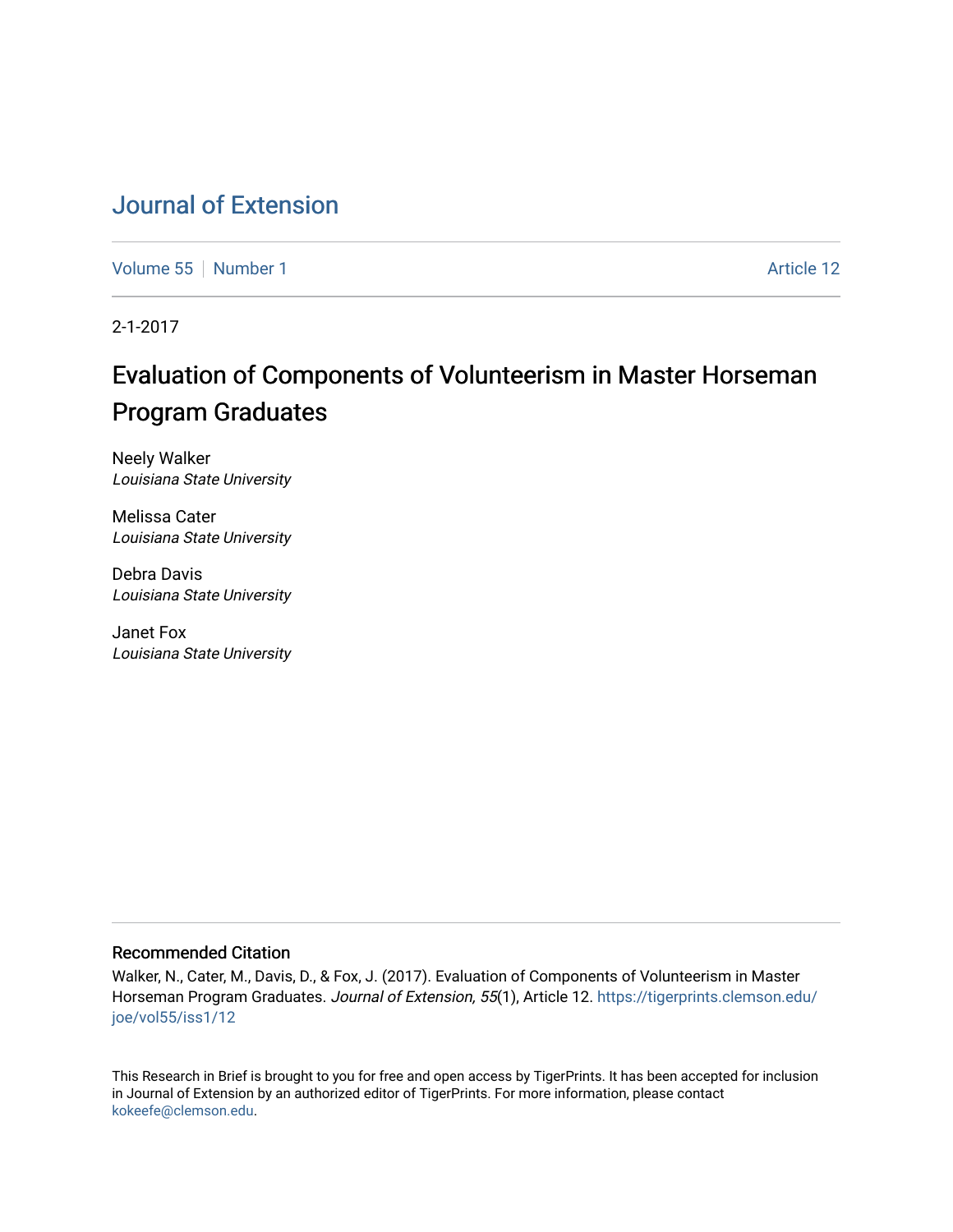

**February 2017 Volume 55 Number 1 Article # 1RIB6 Research In Brief**

## **Evaluation of Components of Volunteerism in Master Horseman Program Graduates**

#### **Abstract**

Providing volunteers with training opportunities affects the overall success of programs with which they are involved. This article describes a study of 98 Louisiana Master Horseman Program graduates. The study addressed their perceived self-efficacy related to equine technical and management skills, their changes in confidence regarding teaching relevant skills to others, and their willingness to teach those skills to others. Results indicated that the training positively affected graduates' horsemanship skills and their confidence and willingness related to teaching such skills. Findings suggest that the Louisiana Master Horseman Program is useful for creating a highly trained volunteer workforce and is a master volunteer program option that could be replicated successfully in other states.

**Neely Walker** Associate Professor and Equine Specialist [nwalker@agcenter.lsu.](mailto:nwalker@agcenter.lsu.edu) [edu](mailto:nwalker@agcenter.lsu.edu)

**Melissa Cater** Assistant Professor and Evaluation Specialist [mcater@agcenter.lsu.](mailto:mcater@agcenter.lsu.edu) [edu](mailto:mcater@agcenter.lsu.edu)

**Debra Davis** Professor Emeritus [ddavis@agcenter.lsu.e](mailto:ddavis@agcenter.lsu.edu) [du](mailto:ddavis@agcenter.lsu.edu)

**Janet Fox** Department Head and Professor [jfox@agcenter.lsu.edu](mailto:jfox@agcenter.lsu.edu)

Louisiana State University Agricultural Center Baton Rouge, Louisiana

### **Introduction**

The value of volunteerism in Extension programming is well documented (Radhakrishna & Ewing, 2011; Schrock, Meyer, Ascher, & Snyder, 2000; Thoits & Hewitt, 2001; Wessel & Wessel, 1982). Since the origination of master volunteer programs in the 1960s, multiple Extension programs across the United States have been developed for the purpose of using highly trained volunteers to enhance the efforts of agents and specialists in youth programming (Bauske et al., 2011; Grieshop & Rupley, 1984; Nichnadowicz, 2001). However, studies have suggested that training in competency areas is an essential component of creating a strong volunteer workforce (Fox, Hebert, Martin, & Bairnsfather, 2009; Long & Hackett, 1985) and that those who receive training are more likely to remain active in a program (Clary et al., 1998). In other words, ensuring that volunteers have the skills, confidence, and willingness to teach others is vital to any program that relies substantially on volunteerism.

The Louisiana State University Agricultural Center's former horse specialist, Clint Depew, developed the first master horseman program in 2004 to improve the horsemanship skills of adults and to prepare them to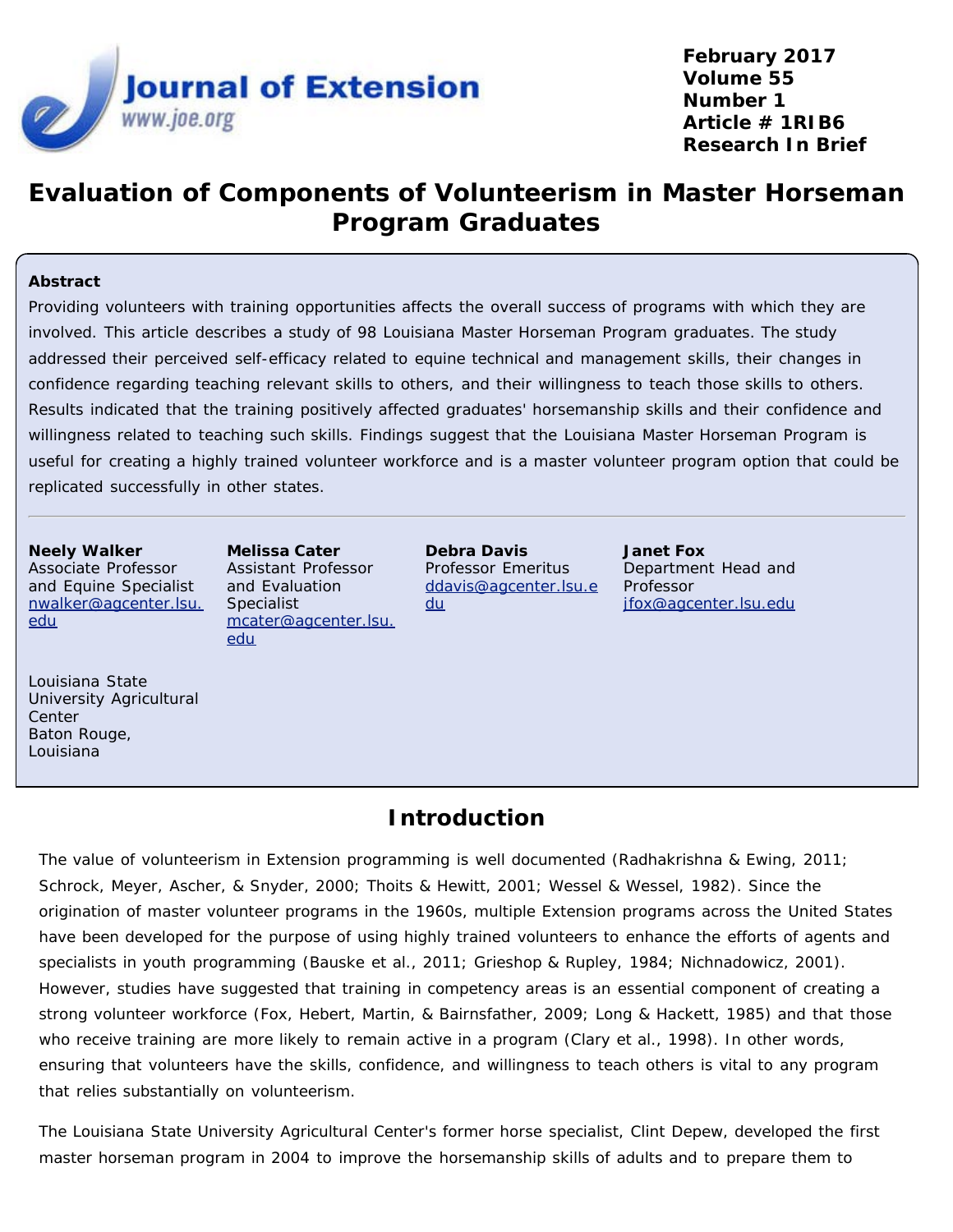Research In Brief **Exaluation of Components of Volunteerism** in Master Horseman Program Graduates JOE 55(1) JOE 55(1)

serve as leaders in the 4-H horse program and the Louisiana horse industry. Louisiana's Extension system employs three Cooperative Extension agents and specialists to lead the master horseman program, and local agents assist in recruiting participants and scheduling events. The program includes 8 weeks of instruction on many topics related to equine science and horsemanship. Each class consists of 1 hr of lecture and 2 to 3 hr of riding and training instruction. Program graduates are asked to volunteer a minimum of 20 hr in some kind of horse-related activity. Since its inception, over 850 men and women have graduated from the program and served in leadership roles in horse organizations and youth programs throughout the state.

### **Problem Statement**

The purpose of the evaluation described here was to identify Louisiana Master Horseman Program graduates' self-efficacy related to riding and groundwork skills and horse care and health management, their confidence related to teaching others the skills and techniques they learned from participation the program, and their willingness to teach those skills and techniques to others. The objectives of this study were as follows:

- Describe graduates' riding and groundwork skill and horse care and health management self-efficacy, confidence regarding teaching riding and groundwork skills, confidence regarding teaching horse care and health management, willingness to teach riding and groundwork skills, and willingness to teach horse care and health management.
- Determine whether differences existed between preprogram scores and postprogram scores for confidence regarding teaching riding and groundwork skills and confidence regarding teaching horse care and health management.

## **Method**

## **Participants**

Instructors of the Louisiana Master Horseman Program were asked to provide a list of program graduates from the preceding 4 years (2011–2015). This request yielded 271 names and email addresses of program graduates. Surveys were distributed to these program graduates, and 98 responses were received, resulting in a response rate of 36.2%. The respondent group was relatively equally split between females (*n* = 52, 55.3%) and males; four people did not report gender. In terms of age, most respondents were 35 or older (see Table 1).

### **Table 1.**

Ages of Louisiana Master Horseman Graduates Participating in the Postprogram Evaluation

| Age          | No. | ℅   |
|--------------|-----|-----|
| Less than 16 | 1   | 1.1 |
| $16 - 19$    | O   | 0.0 |
| $20 - 24$    |     | 1.1 |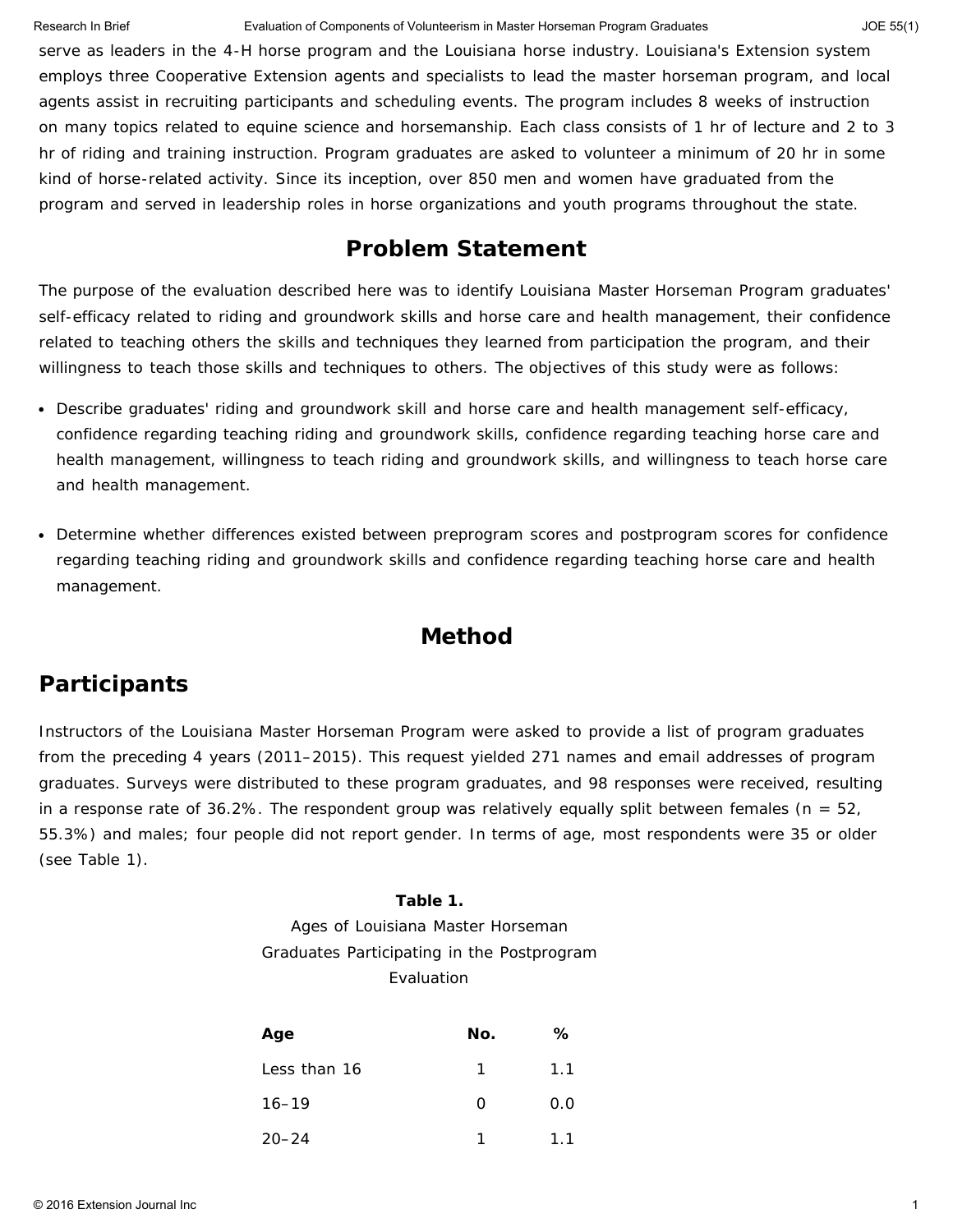Evaluation of Components of Volunteerism in Master Horseman Program Graduates JOE 55(1)

| $25 - 34$                                  | 6  | 6.4  |
|--------------------------------------------|----|------|
| $35 - 44$                                  | 15 | 16.0 |
| $45 - 54$                                  | 29 | 30.9 |
| $55 - 64$                                  | 32 | 34.0 |
| 65 and over                                | 10 | 10.6 |
| Note. Four respondents did not report age. |    |      |

### **Instrument**

A survey instrument was developed specifically for the evaluation and was reviewed for content validity by a panel of experts in both the Louisiana Master Horseman Program and program evaluation. Exploratory factor analysis was used for establishing the psychometric properties of the survey. The survey consisted of three scales, two of which each comprised two subscales. Internal consistency reliability was assessed through use of Cronbach's alpha.

The *riding skill and horse health care self-efficacy* scale was a unidimensional scale consisting of 10 items that probed participants' perceptions of their riding and groundwork skills and horse care and health management skills. The items in this scale explained 65.5% of the variance in participants' self-efficacy. Cronbach's alpha was .95.

The *confidence to teach in the master horseman program* scale consisted of two subscales that explained 66.5% of the variance in participants' confidence regarding teaching in the program. The *confidence to teach riding and groundwork skills* subscale consisted of five items that probed participants' confidence in their ability to teach riding and groundwork skills to others. Cronbach's alpha for the five items was .90. The *confidence to teach horse care and health management* subscale was comprised of four items that explored participants' confidence in their ability to teach horse care and health management skills to others. Cronbach's alpha for the four items was .89.

The *willingness to teach in the master horseman program* scale consisted of two subscales that explained 74.1% of the variance in participants' willingness to teach in the program. The *willingness to teach riding and groundwork skills* subscale encompassed five items that explored participants' willingness to teach riding and groundwork skills to others. Cronbach's alpha for the five items was .92. The *willingness to teach horse care and health management* subscale consisted of three items that probed participants' willingness to teach horse care and health management skills to others. Cronbach's alpha for the three items was also .92.

### **Data Collection**

Data were collected through distribution of the survey via Qualtrics, an online survey software tool. A link to the survey that would ensure respondent anonymity was generated and emailed to the program graduates. Two email reminders were sent, along with one reminder through social media.

## **Data Analysis**

Objective one was descriptive in nature and was analyzed through means and standard deviations. Objective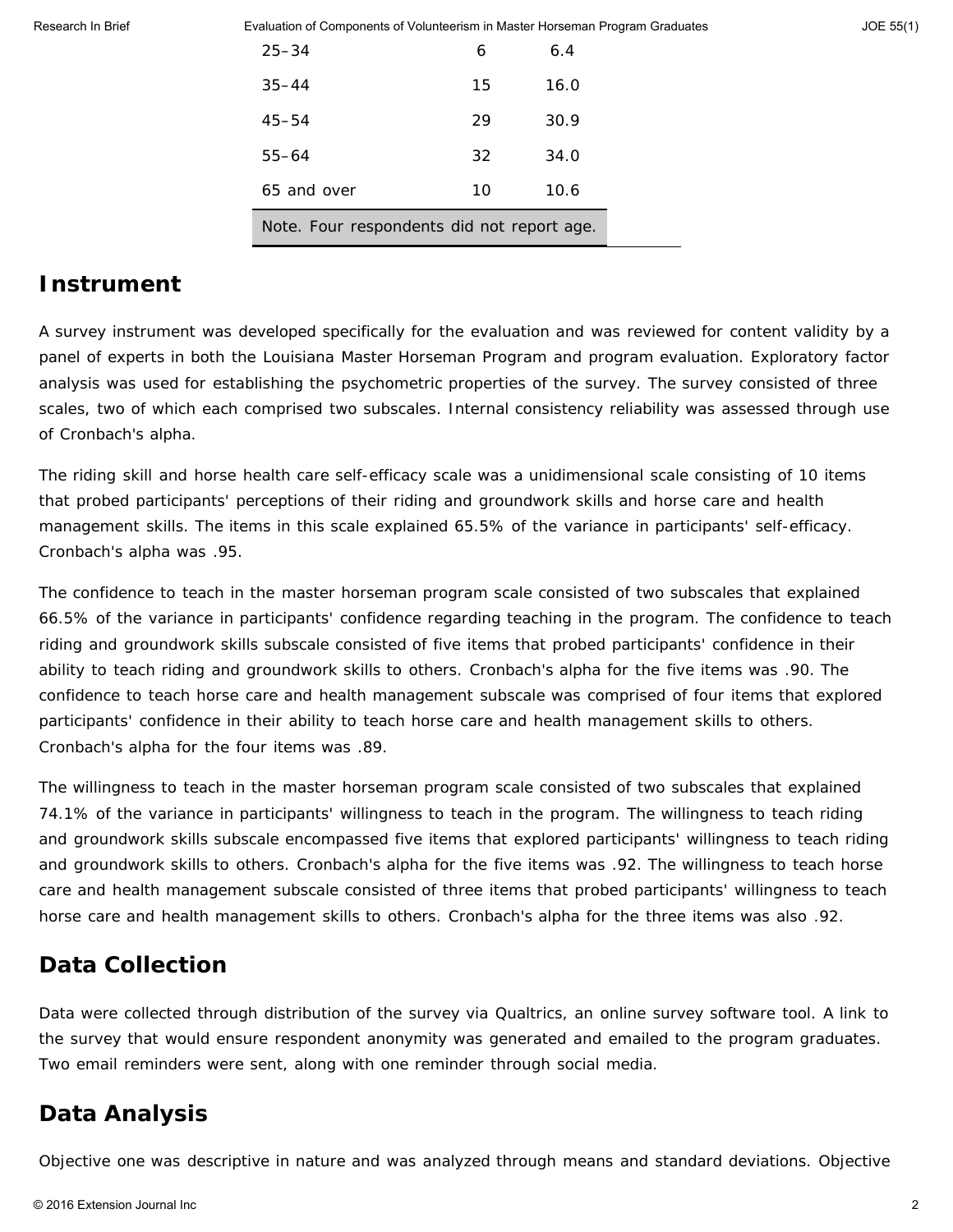#### Research In Brief **Exaluation of Components of Volunteerism** in Master Horseman Program Graduates JOE 55(1) JOE 55(1)

two was analyzed through the use of a paired-samples *t*-test. Effect size was calculated by using Cohen's *d* and Morris and DeShon's (2002) equation 8 to correct for dependence between means. For limiting the Type I error risk, the Bonferroni correction was used. The experiment-wise alpha was set at .05, yielding a percomparison alpha of 0.025 (Warner, 2013).The data were analyzed through the use of SPSS 22.0 statistical software.

### **Results**

The purpose of objective one was to describe program graduates' riding and groundwork skill and horse care and health management self-efficacy, confidence regarding teaching riding and groundwork skills, confidence regarding teaching horse care and health management, willingness to teach riding and groundwork skills, and willingness to teach horse care and health management. For riding and groundwork skill and horse care and health management self-efficacy, a 5-point Likert-type scale—1 = *not at all*, 2 = *very little*, 3 = *somewhat*, 4 = *quite a bit*, and 5 = *a great deal*—was used for collecting responses. Mean scores were computed from responses to the 10 items of the scale. The overall group mean for the self-efficacy construct was 3.51 (*SD* = .990). Higher self-efficacy scores were reported by males and by participants 45 and older (see Table 2).

#### **Table 2.**

Mean Scores for Riding and Groundwork Skill and Horse Care and Health Management Self-Efficacy by Selected Subgroups

| <b>Subgroup</b> | М <sup>а</sup> | SD <sup>a</sup> |
|-----------------|----------------|-----------------|
| Gender          |                |                 |
| Female          | 3.36           | 1.13            |
| Male            | 3.70           | .76             |
| Age             |                |                 |
| Less than 16    | 3.60           |                 |
| $20 - 24$       | 2.90           |                 |
| $25 - 34$       | 3.18           | 1.45            |
| $35 - 44$       | 3.38           | 1.17            |
| $45 - 54$       | 3.60           | .93             |
| $55 - 64^{b}$   | 3.55           | 1.03            |
| 65 and over     | 3.60           | .61             |

<sup>a</sup>Overall group  $M = 3.51$  (*SD* = .990). Because there was only one participant each in the "less than 16" and "20–24" age groups, standard deviations were not reported for those groups. <sup>b</sup>Two respondents did not answer the self-efficacy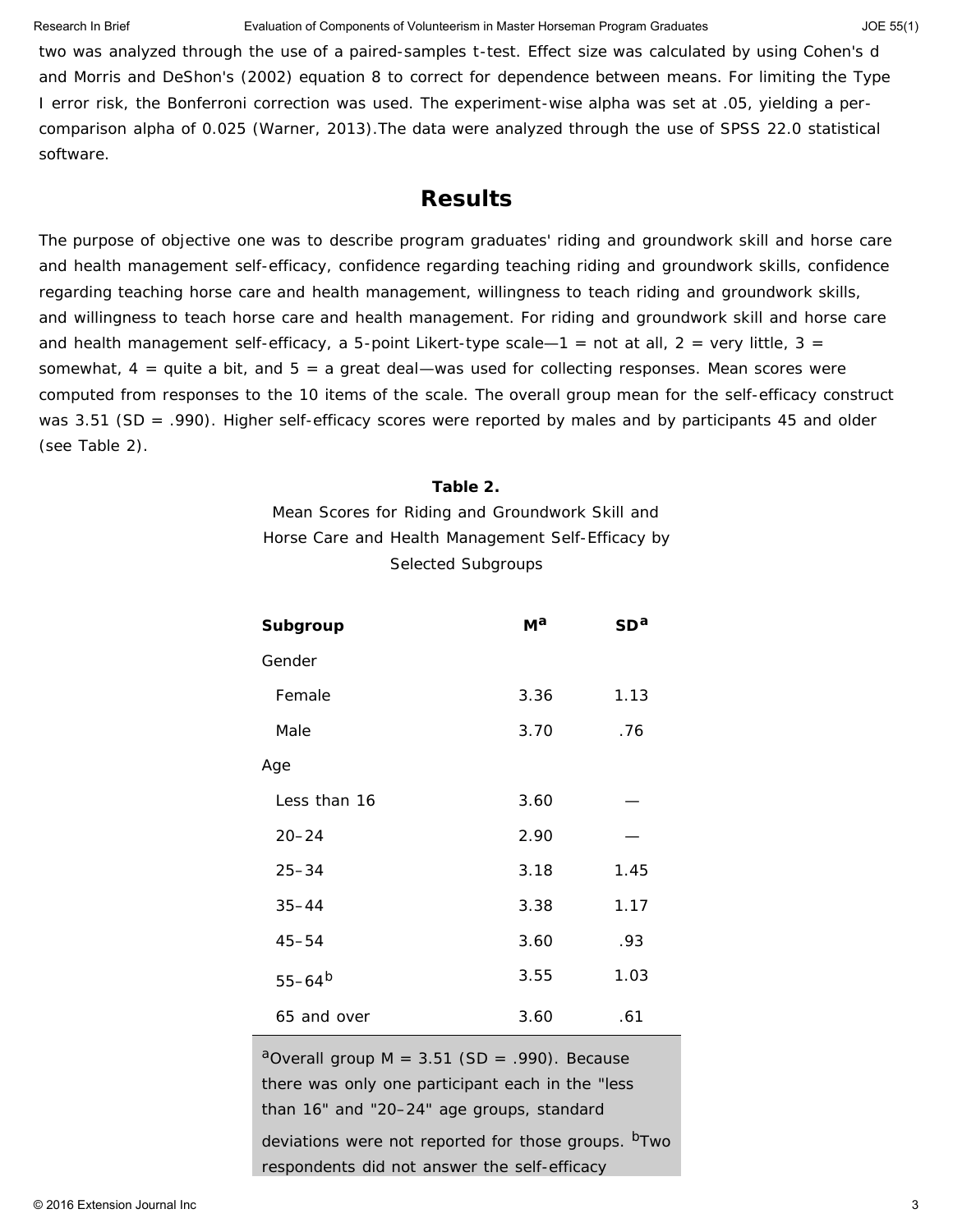questions.

For confidence to teach riding and groundwork skills, a 3-point Likert-type scale—1 = *not at all confident*, 2 = *somewhat confident*, 3 = *very confident*—was used for collecting responses. Two mean scores were computed from responses to the five items of the subscale, a retrospective preprogram mean score and a postprogram mean score. The overall group means were 1.80 (*SD* = .569) for the retrospective preprogram scores and 2.67 (*SD* = .381) for the postprogram scores. Females had higher preprogram scores, whereas males' postprogram scores were higher. Younger participants had higher scores at both preprogram and postprogram (see Table 3).

#### **Table 3.**

Retrospective Preprogram and Postprogram Mean Scores for Confidence to Teach Riding and Groundwork Skills by Selected Subgroups

|              |             | Preprogram scores | Postprogram scores |                 |
|--------------|-------------|-------------------|--------------------|-----------------|
| Subgroup     | $M^{\rm a}$ | SD <sup>a</sup>   | $M^{\rm b}$        | SD <sup>b</sup> |
| Gender       |             |                   |                    |                 |
| Female       | 1.88        | .638              | 2.63               | .385            |
| Male         | 1.70        | .457              | 2.73               | .373            |
| Age          |             |                   |                    |                 |
| Less than 16 | 2.00        |                   | 3.00               |                 |
| $20 - 24$    | 2.20        |                   | 2.80               |                 |
| $25 - 34$    | 2.07        | .745              | 2.80               | .219            |
| $35 - 44$    | 1.87        | .527              | 2.68               | .376            |
| $45 - 54$    | 1.94        | .526              | 2.79               | .318            |
| $55 - 64$    | 1.57        | .577              | 2.46               | .410            |
| 65 and over  | 1.76        | .456              | 2.78               | .420            |

<sup>a</sup>Overall retrospective preprogram group  $M = 1.80$  (*SD* = .569). Because there was only one participant each in the "less than 16" and "20–24" age groups, standard deviations were not reported for those groups. Eight respondents did not answer the preprogram confidence to teach riding and groundwork skills questions. **b**Overall postprogram group *M* = 2.67 (*SD* = .381). Because there was only one participant each in the "less than 16" and "20–24" age groups, standard deviations were not reported for those groups. Fifteen respondents did not answer the postprogram confidence to teach riding and groundwork skills questions.

For confidence to teach horse care and health management, a 3-point Likert-type scale—1 = *not at all confident*, 2 = *somewhat confident*, 3 = *very confident*—was used for collecting responses. Two mean scores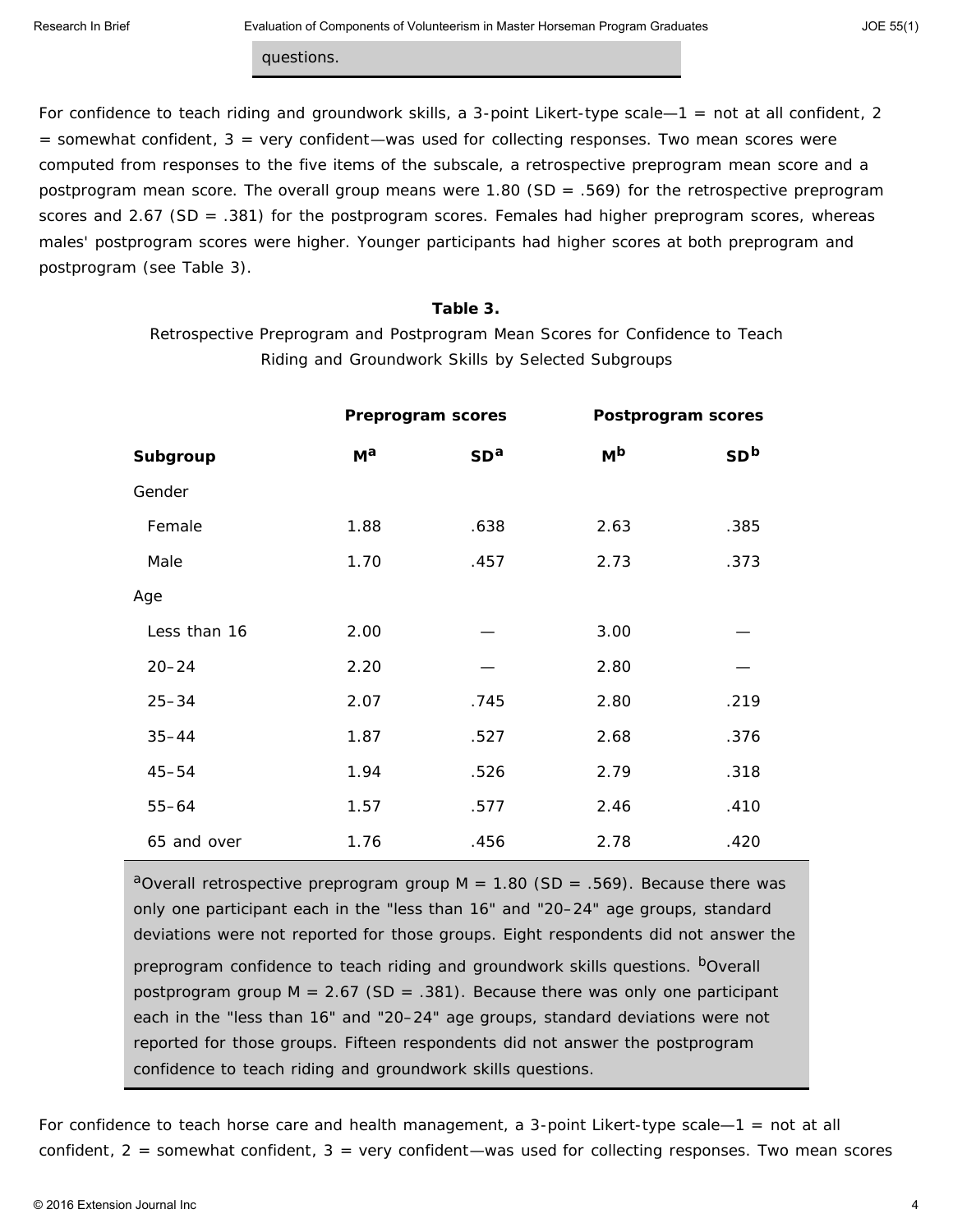#### Research In Brief **Exaluation of Components of Volunteerism** in Master Horseman Program Graduates JOE 55(1) JOE 55(1)

were computed from responses to the four items of the subscale, a retrospective preprogram mean score and a postprogram mean score. The overall group means were 1.85 (*SD* = .561) for the retrospective preprogram scores and 2.43 (*SD* = .467) for the postprogram scores. Males and females had very similar pre- and postprogram scores. Participants in the 25–34 age group had the highest preprogram scores, whereas those in the 45–54 age group had the highest postprogram scores (see Table 4).

#### **Table 4.**

Retrospective Preprogram and Postprogram Mean Scores for Confidence to Teach Horse Care and Health Management by Selected Subgroups

|              | Preprogram scores |                 | Postprogram scores |                 |
|--------------|-------------------|-----------------|--------------------|-----------------|
| Subgroup     | $M^{\rm a}$       | SD <sup>a</sup> | $M^{\rm b}$        | SD <sup>b</sup> |
| Gender       |                   |                 |                    |                 |
| Female       | 1.86              | .623            | 2.44               | .462            |
| Male         | 1.84              | .479            | 2.43               | .479            |
| Age          |                   |                 |                    |                 |
| Less than 16 | 1.75              |                 | 2.50               |                 |
| $20 - 24$    | 1.00              |                 | 2.00               |                 |
| $25 - 34$    | 2.04              | .928            | 2.42               | .516            |
| $35 - 44$    | 1.95              | .666            | 2.28               | .471            |
| $45 - 54$    | 1.90              | .409            | 2.57               | .409            |
| $55 - 64$    | 1.73              | .548            | 2.36               | .490            |
| 65 and over  | 1.92              | .599            | 2.52               | .543            |

<sup>a</sup>Overall retrospective preprogram group  $M = 1.85$  (SD = .561). Because there was only one participant each in the "less than 16" and "20–24" age groups, standard deviations were not reported for those groups. Eight respondents did not answer the preprogram confidence to teach horse care and health management questions. b<sub>Overall</sub> postprogram group  $M = 2.43$  (*SD* = .467). Because there was only one participant each in the "less than 16" and "20–24" age groups, standard deviations were not reported for those groups. Fifteen respondents did not answer the postprogram confidence to teach horse care and health management questions.

For willingness to teach riding and groundwork skills, a 3-point Likert-type scale—1 = *not at all willing*, 2 = *somewhat willing*, 3 = *very willing*—was used for collecting responses. Mean scores were computed for responses to the five items of the subscale. The overall group mean for the willingness to teach skills construct was 2.54 (*SD* = .524). Willingness to teach riding and groundwork skills was fairly evenly distributed across all age groups, though those in the 55–64 group had the lowest mean (see Table 5).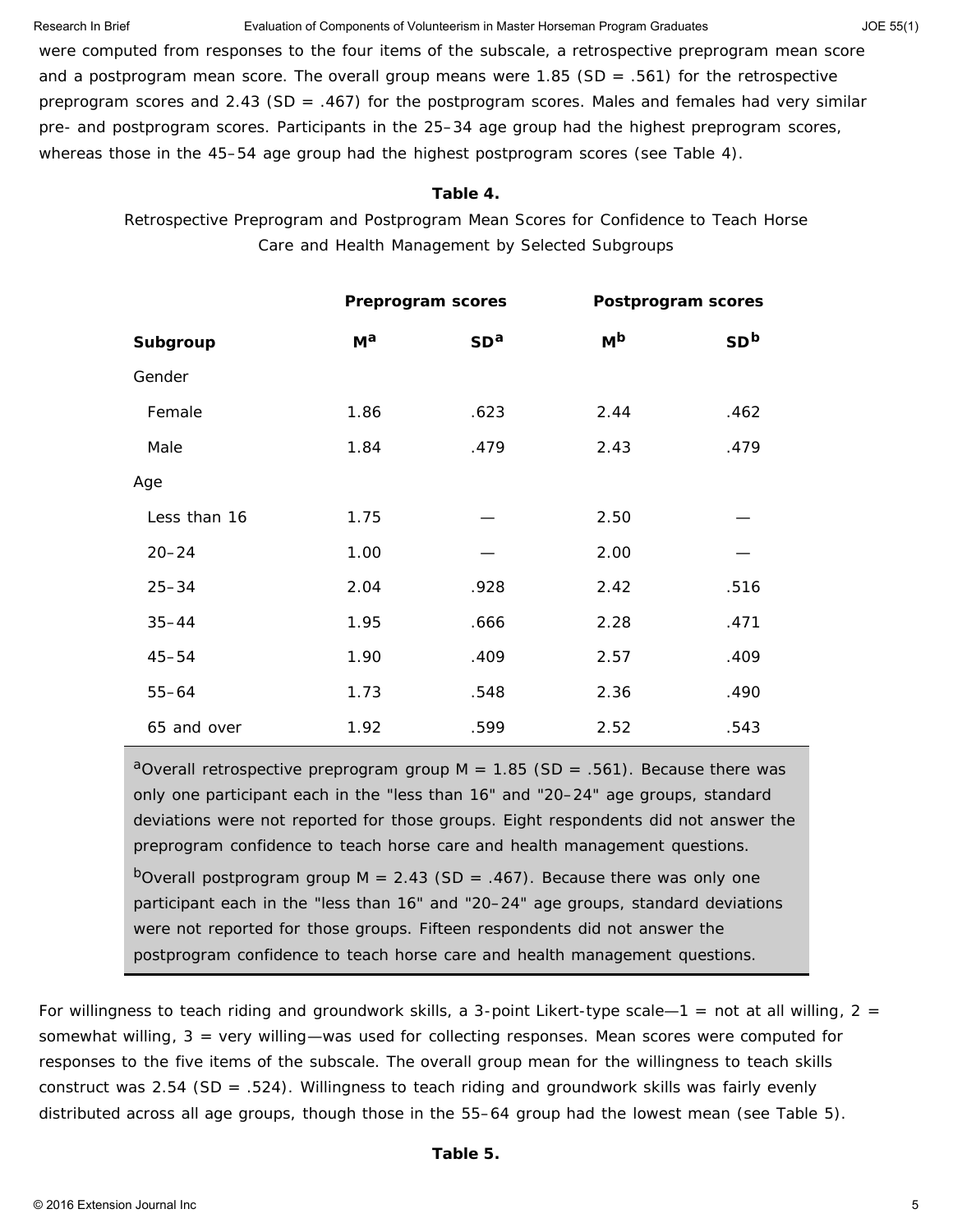Mean Scores for Willingness to Teach Riding and Groundwork Skills by Selected

#### Subgroups

| Subgroup     | $M^{\rm a}$ | SD <sup>a</sup> |
|--------------|-------------|-----------------|
| Gender       |             |                 |
| Female       | 2.52        | .536            |
| Male         | 2.57        | .515            |
| Age          |             |                 |
| Less than 16 | 3.00        |                 |
| $20 - 24$    | 3.00        |                 |
| $25 - 34$    | 2.67        | .547            |
| $35 - 44$    | 2.66        | .355            |
| $45 - 54$    | 2.59        | .536            |
| $55 - 64$    | 2.33        | .579            |
| 65 and over  | 2.76        | .343            |

<sup>a</sup>Overall group  $M = 2.54$  ( $SD = .524$ ). Because there was only one participant each in the "less than 16" and "20–24" age groups, standard deviations were not reported for those groups. Seven respondents did not answer the willingness to teach riding and groundwork skills questions.

For willingness to teach horse care and health management, a 3-point Likert-type scale—1 = *not at all willing*, 2 = *somewhat willing*, 3 = *very willing*—was used for collecting responses. Mean scores were computed from responses to the three items of the subscale. The overall group mean for willingness to teach horse care and health management was 2.27 (*SD* = .596). Both males and females were equally willing to teach horse care and health management. The two youngest participants seemed the most willing to teach this type of information (see Table 6).

## Mean Scores for Willingness to Teach Horse Care and Health Management by Selected Subgroups

**Table 6.**

| Subgroup     | $M^{\rm a}$ | SD <sup>a</sup> |
|--------------|-------------|-----------------|
| Gender       |             |                 |
| Female       | 2.26        | .621            |
| Male         | 2.28        | .572            |
| Age          |             |                 |
| Less than 16 | 3.00        |                 |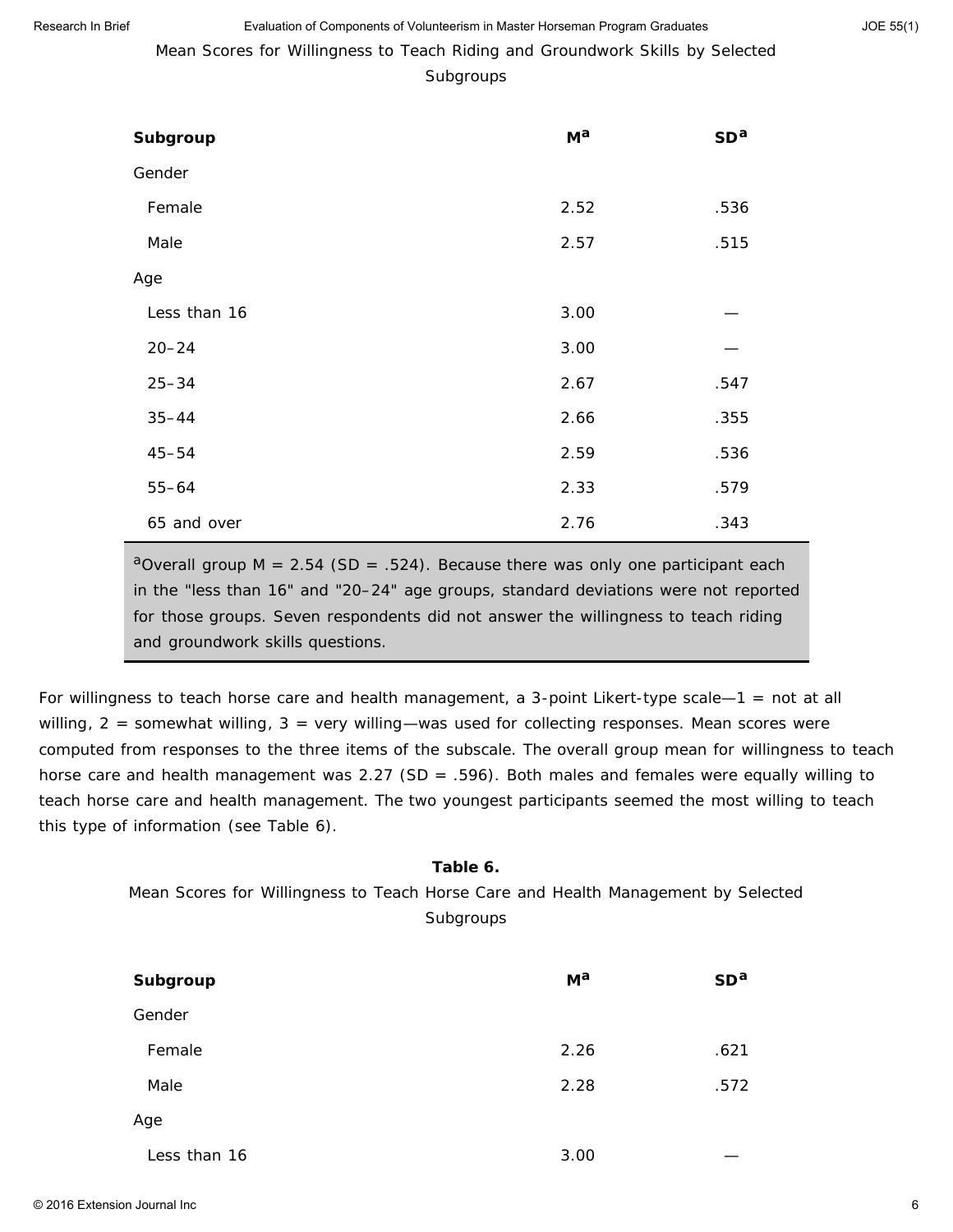| Research In Brief | Evaluation of Components of Volunteerism in Master Horseman Program Graduates | JOE 55(1) |
|-------------------|-------------------------------------------------------------------------------|-----------|
|                   |                                                                               |           |

| $20 - 24$   | 3.00 |      |
|-------------|------|------|
| $25 - 34$   | 2.22 | .911 |
| $35 - 44$   | 2.40 | .475 |
| $45 - 54$   | 2.25 | .493 |
| $55 - 64$   | 2.10 | .673 |
| 65 and over | 2.52 | .475 |

<sup>a</sup>Overall group  $M = 2.27$  (*SD* = .596). Because there was only one participant each in the "less than 16" and "20–24" age groups, standard deviations were not reported for those groups. Eight respondents did not answer the willingness to teach horse care and health management questions.

The second objective of the study was to determine whether differences existed (a) between preprogram and postprogram scores for confidence regarding teaching riding and groundwork skills and (b) between preprogram and postprogram scores for confidence regarding teaching horse care and health management (see Table 7). Results of the paired-samples *t*-test showed a statistically significant difference between postprogram scores and retrospective preprogram scores for confidence regarding teaching riding and groundwork skills (*t* = 15.67, *p* < .001). Cohen's *d* was 1.815, indicating that the standardized difference between the two means was almost two standard deviations' improvement from preprogram to postprogram, an extremely large practical effect. The difference between postprogram scores and retrospective preprogram for confidence regarding teaching horse care and health management also was statistically significant  $(t =$ 10.38, *p* < .001). Cohen's *d* was 1.177, again indicating a very large practical effect.

#### **Table 7.**

Paired-Samples *t*-Test Results for Confidence Regarding Teaching Riding and Groundwork Skills and Teaching Horse Care and Health Management

| Factor                                                                  | t df p        |  |
|-------------------------------------------------------------------------|---------------|--|
| Confidence regarding teaching riding and groundwork skills <sup>a</sup> | 15.67 81 .000 |  |
| Confidence regarding teaching horse care and health                     | 10.38 81 .000 |  |
| management <sup>b</sup>                                                 |               |  |

<sup>a</sup>Confidence regarding teaching riding and groundwork skills: retrospective preprogram  $M = 1.77$  (*SD* = .57); postprogram  $M = 2.67$  (*SD* = .38). <sup>b</sup>Confidence regarding teaching horse care and health management: retrospective preprogram *M* = 1.83 (*SD* = .57); postprogram *M* = 2.44 (*SD* = .47).

### **Discussion and Conclusions**

Volunteer training programs are used throughout the nation for increasing self-efficacy in targeted educational areas to create a strong volunteer workforce. Results from the evaluation of graduates of the Louisiana Master Horseman Program suggest the same. The results indicate that the Louisiana Master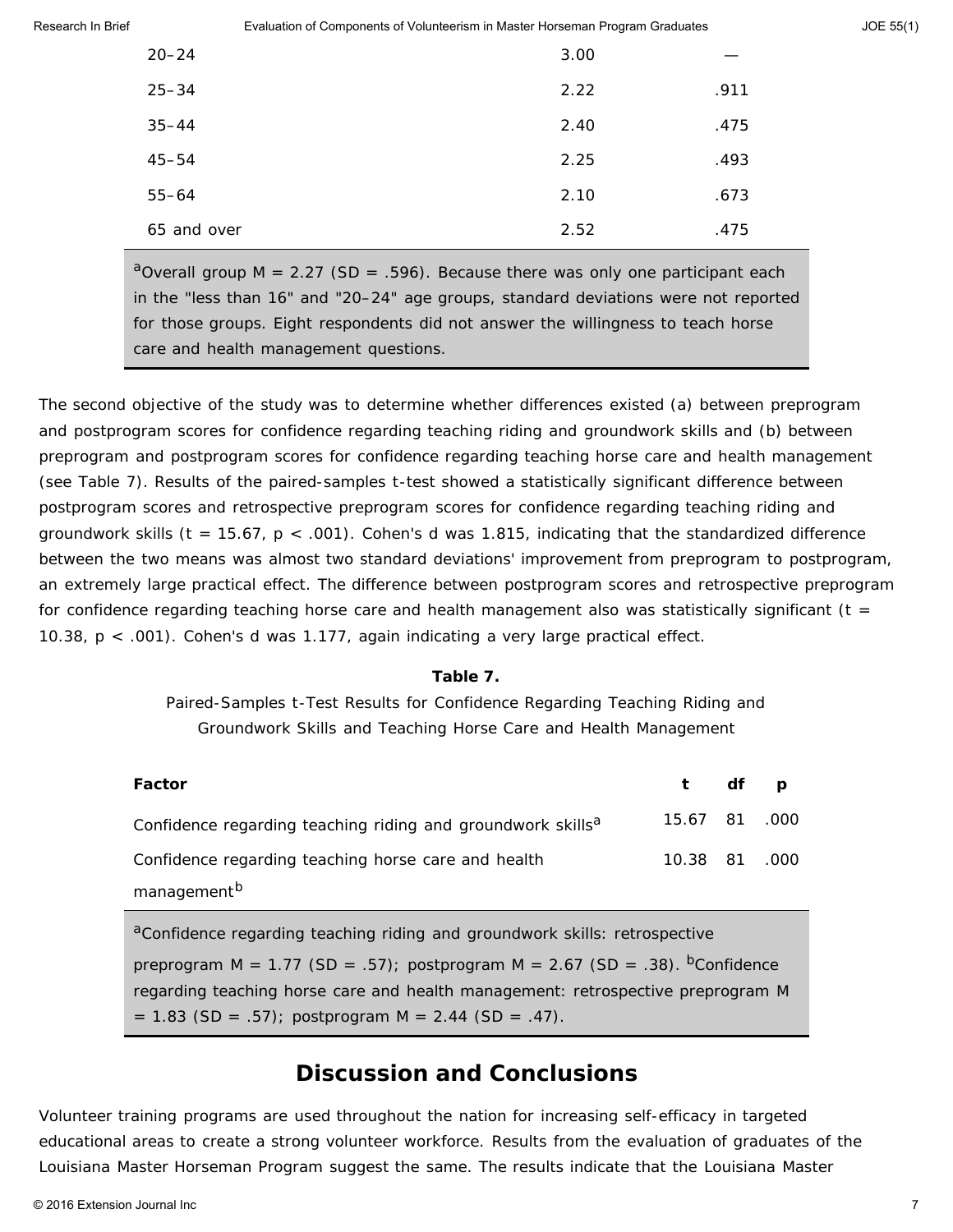Horseman Program has successfully instilled willingness to teach equine technical and management skills. The program also has attained its goal of creating confident volunteer leaders to teach topics and techniques learned throughout the program, as indicated by changes between retrospective preprogram and postprogram scores for confidence regarding teaching riding and groundwork skills and confidence regarding teaching horse care and health management.

The results of the evaluation suggest that males and those 45 and older are more confident about teaching equine topics than their female and younger counterparts. In future iterations of the program, instructors will use varied teaching methods to address the needs of and increase confidence within female and younger master horseman program participants.

The survey instrument used was an effective tool for measuring volunteer perceptions and can be adapted and used with other statewide equine volunteer training programs. The instrument takes under 10 min to complete and, if an online survey hosting site similar to Qualtrics is used, data collection and data analysis are fast and intuitive. Similar evaluations will be built into future program curricula, and completion of such evaluations will be required for graduates to obtain certification. Although the low response rate is a limitation of the study reported here, the incentive to obtain certification should improve participation in program evaluation and increase the overall response rate. Results of the study suggest that this unique program has been successful in reaching its goals of creating an educated volunteer workforce and is another master volunteer program that can be replicated in other states to increase volunteer leadership.

### **References**

Bauske, E. M., Kelly, L., Smith, K., Bradley, L., Davis, T., & Bennet, P. (2011). Increasing effectiveness of Cooperative Extension's master gardener volunteers. *HorTechnology*, *21*(2), 150–154.

Clary, E. G., Snyder, M., Ridge, R. D., Copeland, J., Stukas, A. A., Haugen, J., & Miene, P. (1998). Understanding and assessing the motivation of volunteers: a functional approach. *Journal of Personality and Social Psychology*, *74*(6), 1516–1530.

Fox, J., Hebert, L., Martin, K., & Bairnsfather, D. (2009). An examination of the benefits, preferred training delivery modes, and preferred topics of 4-H youth development volunteers. *Journal of Extension*, *47*(1) Article 1RIB2. Available at: <https://www.joe.org/joe/2009february/rb2.php>

Grieshop, J. I., & Rupley ,V. (1984). How do you spell relief? Master gardening! *Journal of Extension*, *22*(4). Available at: <https://www.joe.org/joe/1984july/a3.php>

Long, J. S., & Hackett, M. R. (1985). The livestock masters program: It works. *Journal of Extension*, *23*(3) Article 4FEA3. Available at: <https://www.joe.org/joe/1985fall/sa3.php>

Morris, S. B., & DeShon, R. P. (2002). Combining effect size estimates in meta-analysis with repeated measures and independent-groups designs. *Psychological Methods*, *7*, 105–125.

Nichnadowicz, J. (2001). 4-H master tree steward program teaches thousands. *Journal of Extension*, *39*(3) Article 3IAW2. Available at: <https://www.joe.org/joe/2001june/iw2.php>

Radhakrishna, R., & Ewing, J. C. (2011). Relationships between 4-H volunteer leader competencies and skills youth learn in 4-H programs. *Journal of Extension*, *49*(4) Article 4RIB2. Available at: